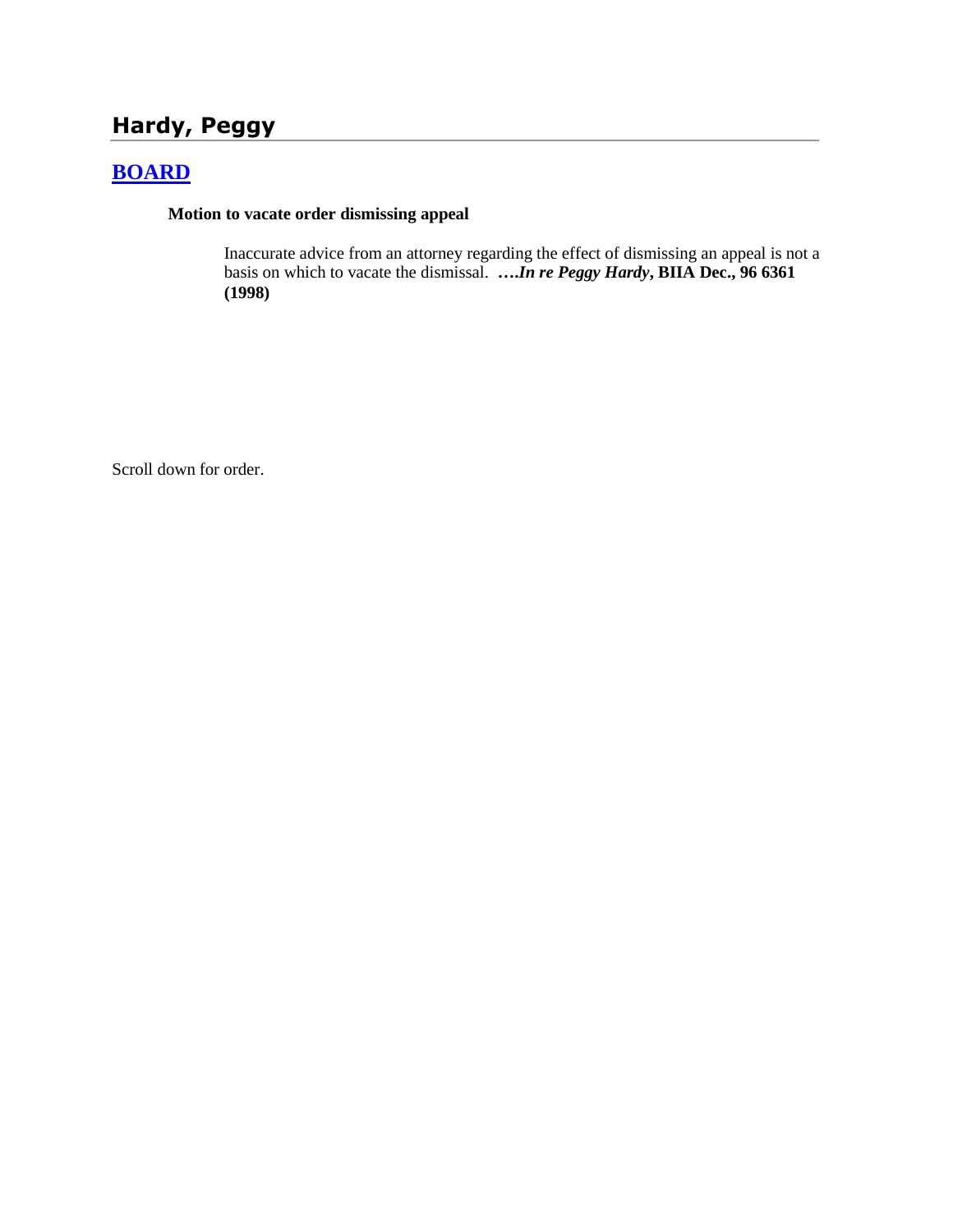### **BEFORE THE BOARD OF INDUSTRIAL INSURANCE APPEALS STATE OF WASHINGTON**

**) ) )**

**IN RE: PEGGY S. HARDY ) DOCKET NO. 96 6361**

**CLAIM NO. T-274922**

#### **ORDER DENYING CLAIMANT'S MOTION TO VACATE ORDER DISMISSING APPEAL**

The claimant, Peggy S. Hardy, filed an appeal with the Board of Industrial Insurance Appeals on September 19, 1996, from an order of the Department of Labor and Industries dated September 17, 1996. The order denied the claim on the basis that there was no proof of a specific injury at a definite time and place in the course of employment, that the worker's condition was not the result of an industrial injury as defined by the industrial insurance laws, and that the worker's condition is not an occupational disease as contemplated by RCW 51.08.140. On July 21, 1998, we received from the claimant's counsel a motion to vacate the Board's order of dismissal. After consideration of the claimant's motion, the self-insured employer's response, claimant's reply thereto, and the records and files contained herein, we determine that the claimant's motion must be denied.

The record in this matter reflects that on July 21, 1997, we received a letter from Michael Markham, who was then representing Ms. Hardy. The letter requested dismissal of the appeal. Pursuant to that request, on July 21, 1997, an Order Dismissing Appeal was issued by this Board. The claimant, now represented by Christopher Sharpe, filed a motion requesting that the Board vacate its July 21, 1997 order on the grounds that Michael Markham erroneously and negligently represented to Ms. Hardy that she would have seven years to reopen her claim, that Michael Markham dismissed the appeal without Ms. Hardy's informed consent, and that the dismissal of claimant's appeal constituted the unauthorized surrender of a substantial legal right.

As a starting point, we must relay on the basic tenet that once a party has designated an attorney as his or her legal representative, the court and the other parties involved in the action are entitled to rely upon the authority of that attorney to act on the client's behalf until the client's decision to terminate the authority has been brought to the attention of the court and opposing counsel. *See Haller v. Wallis*, 89 Wn.2d 539 (1978).

Ms Hardy first argues that her former attorney Michael Markham was negligent in his representation of her. This allegation of negligence is supported by the statement that claimant was told by Mr. Markham that she would have seven years in which to reapply for reopening of her claim. Because the issue in this appeal was allowance of the claim, it is clear that such information would be erroneous, as there can be no "reopening" of a rejected claim. The self-insured employer, in its response, requests that the Board schedule a hearing for submission of evidence and consideration of the issue of negligence. The self-insured employer argues that it would be error to make a finding of negligence without the benefits of a formal hearing.

We conclude, however, that we do not need to schedule a hearing for submission of evidence because we do not believe that attorney negligence is sufficient grounds for vacation of an order dismissing the appeal. Attorney negligence has not been viewed by the courts as sufficient grounds for vacation of a judgment under CR 60. *Lane v. Brown & Haley*, 81 Wn. App. 102. Review denied, 129 Wn.2d 1028 (1996). In that case, although there was ample evidence of the attorney's negligence in representation of his client, the court did not find that such incompetence or negligence was sufficient grounds to warrant the vacation of the judgment. In the matter before us, if the claimant's counsel is negligent in the advice he gave to the claimant, the